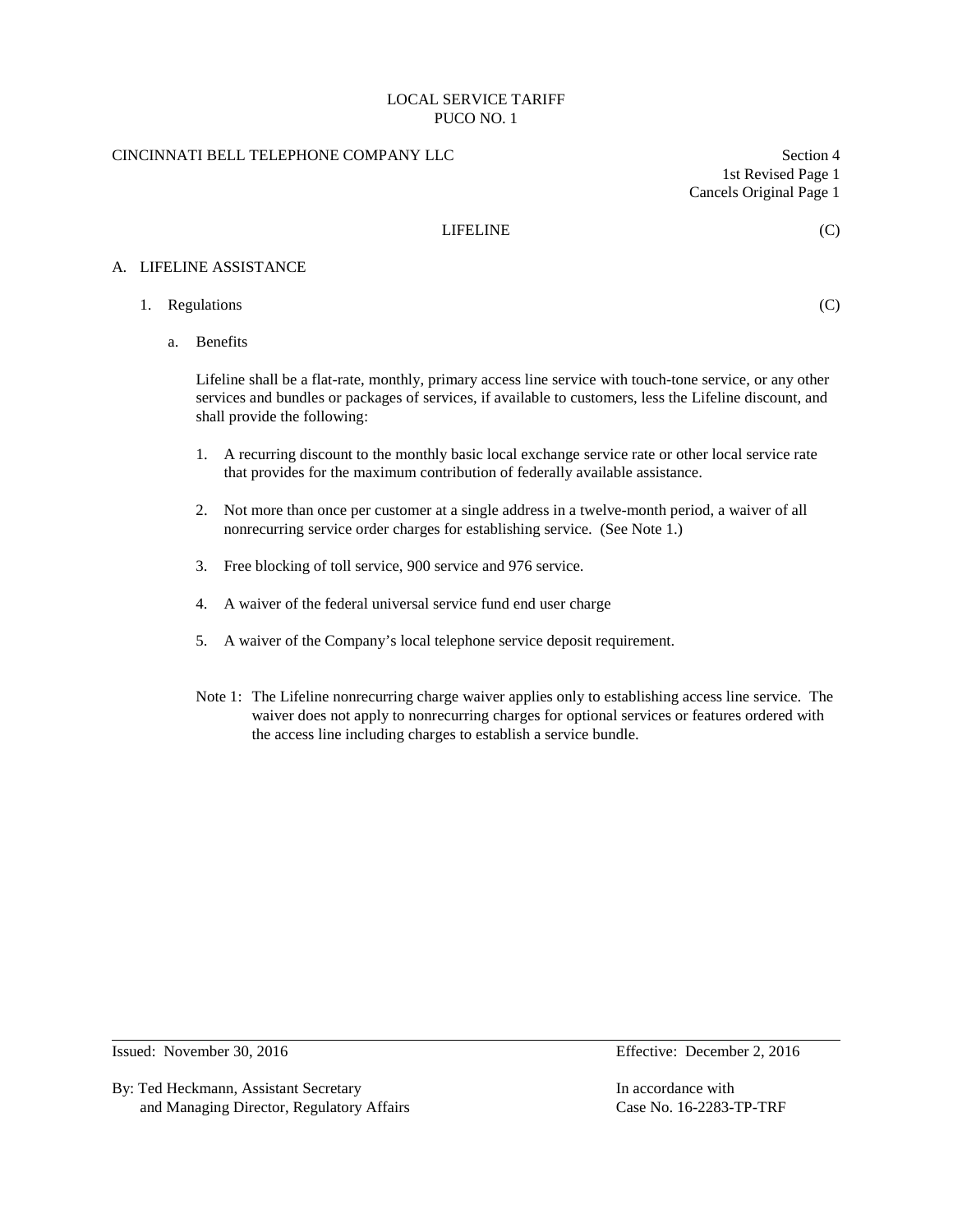## CINCINNATI BELL TELEPHONE COMPANY LLC Section 4

2nd Revised Page 2 Cancels 1st Revised Page 2

### LIFELINE (C)

### A. LIFELINE ASSISTANCE (Continued)

| 1. Regulations |  | $\sim$ |
|----------------|--|--------|
|                |  |        |

a. Eligibility (C)

Lifeline Assistance is available to residential customers who are currently participating in one of the following federal or state low-income assistance programs that limit assistance based on household income:

- 1. Federal Public Housing Assistance or Section 8
- 2. Survivor Pension Benefits Program
- 3. Veteran Pension Benefits Program
- 4. Medical Assistance under Chapter 5111 of the Ohio Revised Code (Medicaid) or any state program that might supplant Medicaid.
- 5. Supplemental Security Income (SSI) under Title XVI of the Social Security Act
- 6. Supplemental Nutritional Assistance Program (SNAP/Food Stamps)

Lifeline Assistance is also available to customers whose total household income is at or below one hundred thirty-five percent (135%) of the federal poverty level.

Prior to receiving Lifeline benefits the customer will have to verify eligibility through the National Verifier. There are three ways in which to verify eligibility. One: the customer may apply for Lifeline on their own through the consumer portal at [www.checklifeline.org.](http://www.checklifeline.org/) Eligibility *may* be determined immediately after applying online. If the National Verifier cannot prove eligibility the customer will need to upload more documents as proof of eligibility. Two: the customer may apply by sending their completed application and all supporting documentation via mail. Completed documentation can be sent to the Lifeline Support Center.

> Lifeline Support Center PO Box 7081 London, KY 40742

Three: the customer may bring their completed application and supporting documentation to an authorized retail location where a Cincinnati Bell Telephone representative can assist with National Verifier eligibility. Lifeline benefits will only begin once the completed application form and documentation of eligibility are reviewed and approved through the National Verifier. Customers will not receive retro-active Lifeline credits for periods prior to the approval of National Verifier.

The Company shall follow established processes for recertification through the National Verifier in accordance with FCC requirements.

By: Ted Heckmann, Assistant Secretary **In accordance with** In accordance with and Managing Director, Regulatory Affairs Case No. 20-0367-TP-ATA

Issued: February 7, 2020 Effective: February 7, 2020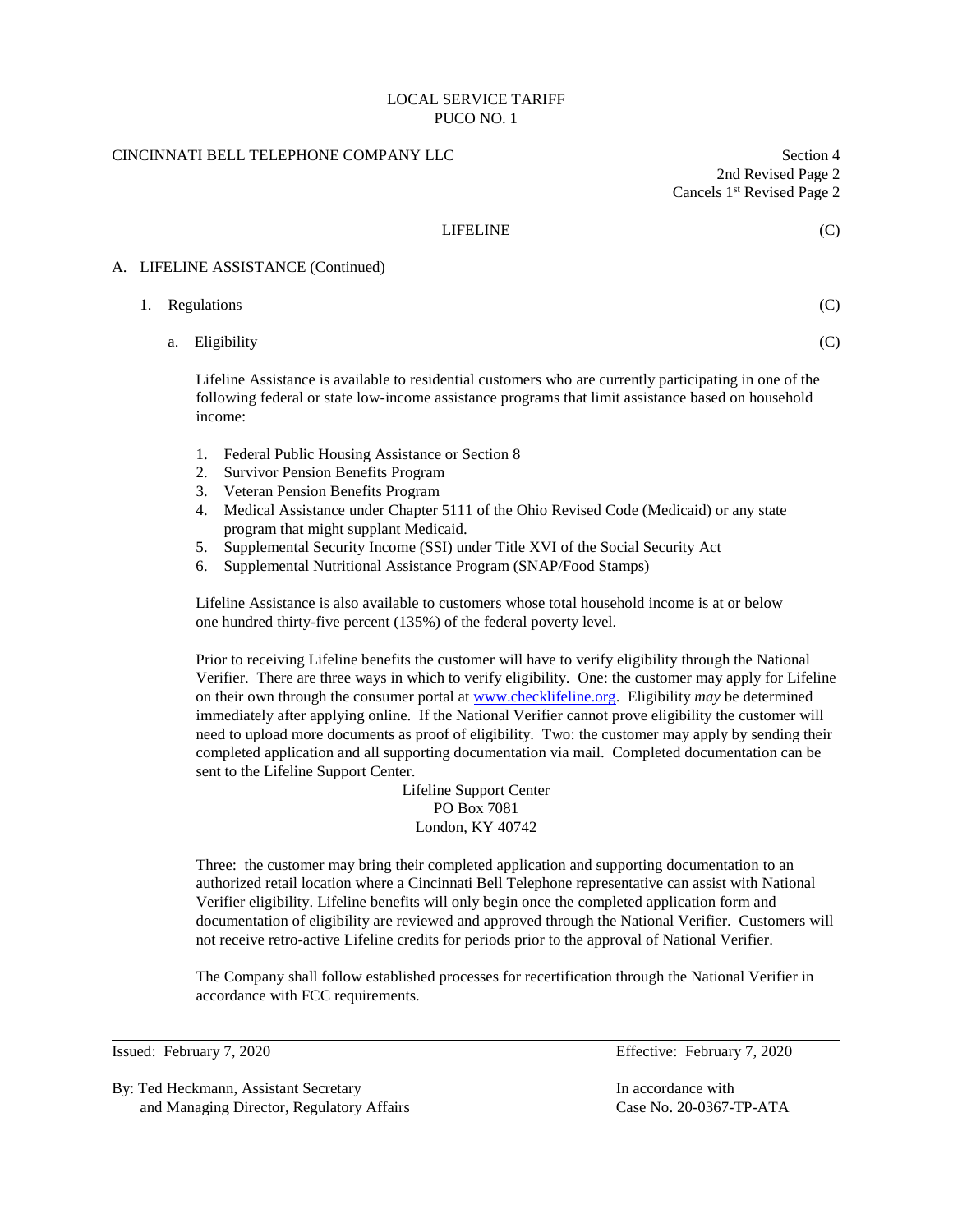## CINCINNATI BELL TELEPHONE COMPANY LLC Section 4

1st Revised Page 3 Cancels Original Page 3

### LIFELINE

## A. LIFELINE ASSISTANCE (Continued)

| 1. Regulations (Continued) | (T) |
|----------------------------|-----|
|                            | (D) |

(D)

### c. Payment Arrangements (T)

Customers qualifying for Lifeline Assistance with past due bills for regulated local service charges shall be offered special payment arrangements with the initial payment not to exceed \$25.00 before service is installed, with the balance for the regulated local charges to be paid over six equal monthly payments. Lifeline service customers with past due bills for toll charges shall have toll restricted service until such past due toll charges have been paid in full or until the customer establishes service with a subsequent toll provider. (C)

By: Ted Heckmann, Assistant Secretary **In accordance with** In accordance with and Managing Director, Regulatory Affairs Case No. 12-1701-TP-ATA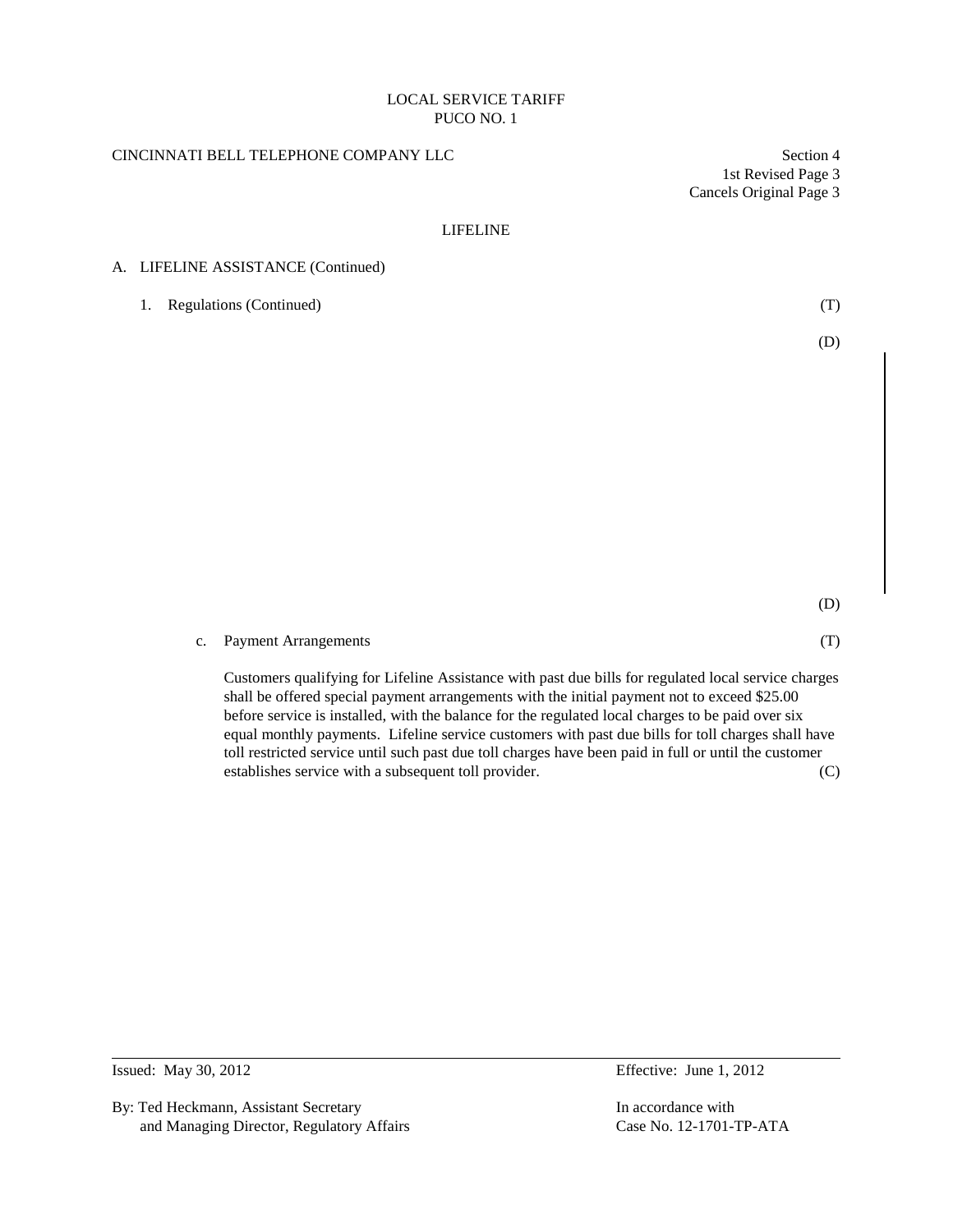| CINCINNATI BELL TELEPHONE COMPANY LLC |  | 1st Revised Page 4<br>Cancels Original Page 4 | Section 4                                                                                                                                                                                                                                                                                                                                                                                                                                                                                                                                                                                                                                                      |            |
|---------------------------------------|--|-----------------------------------------------|----------------------------------------------------------------------------------------------------------------------------------------------------------------------------------------------------------------------------------------------------------------------------------------------------------------------------------------------------------------------------------------------------------------------------------------------------------------------------------------------------------------------------------------------------------------------------------------------------------------------------------------------------------------|------------|
|                                       |  |                                               | <b>LIFELINE</b>                                                                                                                                                                                                                                                                                                                                                                                                                                                                                                                                                                                                                                                | (T)        |
|                                       |  |                                               | A. LIFELINE ASSISTANCE (Continued)                                                                                                                                                                                                                                                                                                                                                                                                                                                                                                                                                                                                                             |            |
|                                       |  |                                               | Regulations (Continued)                                                                                                                                                                                                                                                                                                                                                                                                                                                                                                                                                                                                                                        | (T)        |
|                                       |  | $d_{\cdot}$                                   | Terms and Conditions                                                                                                                                                                                                                                                                                                                                                                                                                                                                                                                                                                                                                                           | (T)        |
|                                       |  |                                               | All aspects of Lifeline Assistance shall be consistent with the federal requirements and any<br>additional state-specific requirements, including, but not limited to 47 C.F.R. Part 54, Subpart E;<br>The FCC's Lifeline Modernization Order (Third Report and Order released on April 27, 2016,<br>WC Docket No. 11-42, FCC 16-38, et.al. Ohio Administrative Code; and, the Commission's<br>nontraditional Lifeline service order (Finding as Order adopted May 23, 2012, Case<br>No. 10-2377-TP-COI) and any subsequent entries and/or orders. Additional state-specific<br>requirements are tariffed in parts A.1.a., A.1.b., and A.1.c. of this section. | (C)<br>(C) |
|                                       |  |                                               |                                                                                                                                                                                                                                                                                                                                                                                                                                                                                                                                                                                                                                                                |            |

By: Ted Heckmann, Assistant Secretary In accordance with and Managing Director, Regulatory Affairs Case No. 16-2283-TP-TRF

Issued: November 30, 2016 Effective: December 2, 2016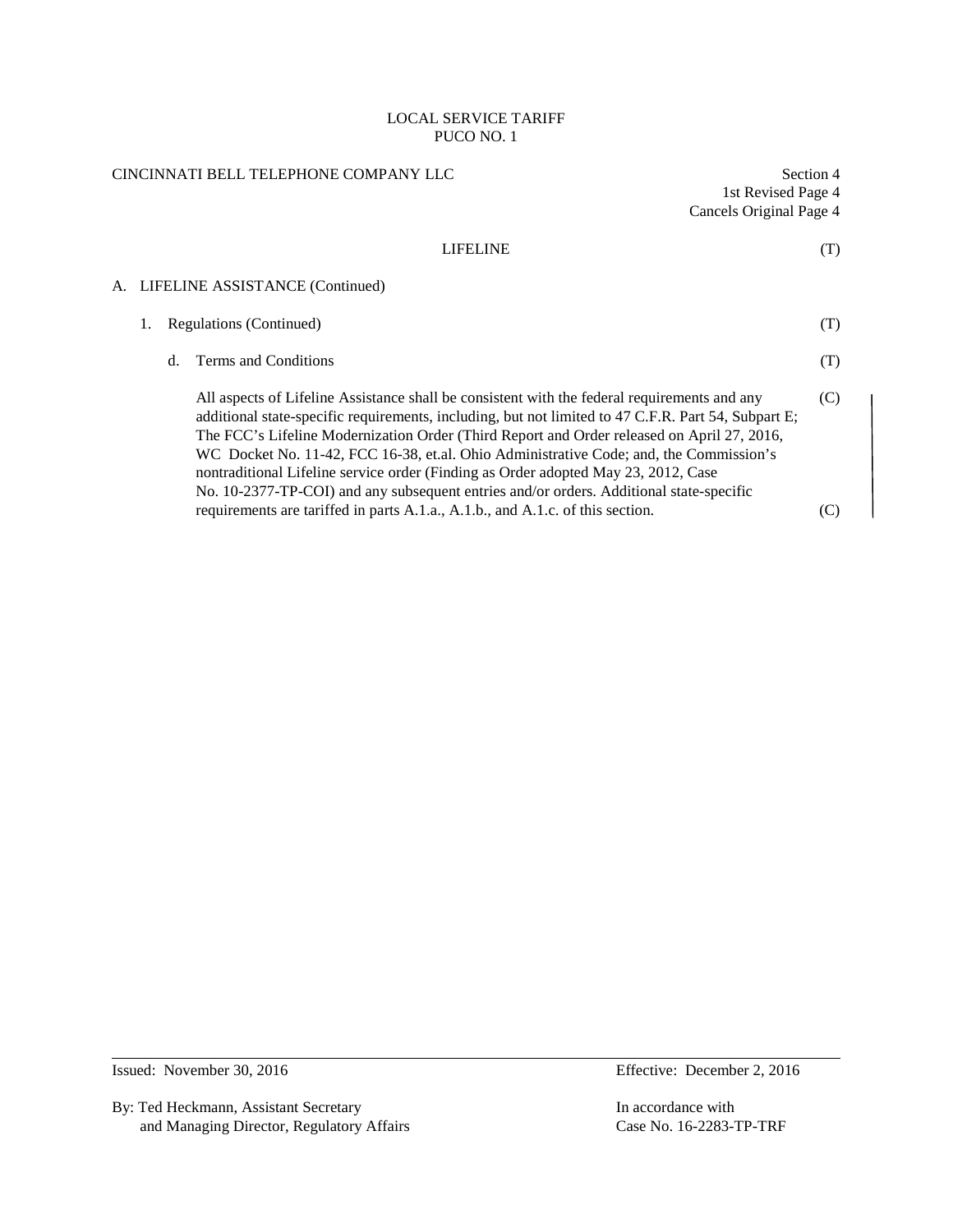| CINCINNATI BELL TELEPHONE COMPANY LLC |                         | Section 4 |  |
|---------------------------------------|-------------------------|-----------|--|
|                                       | 1st Revised Page 5      |           |  |
|                                       | Cancels Original Page 5 |           |  |
| <b>LIFELINE</b>                       |                         | (T)       |  |
| A. LIFELINE ASSISTANCE (Continued)    |                         |           |  |
| <b>RESERVED</b>                       |                         | (T)       |  |
|                                       |                         | (D)       |  |
|                                       |                         |           |  |
|                                       |                         |           |  |

By: Ted Heckmann, Assistant Secretary In accordance with<br>
and Managing Director, Regulatory Affairs<br>
Case No. 12-1701-TP-ATA and Managing Director, Regulatory Affairs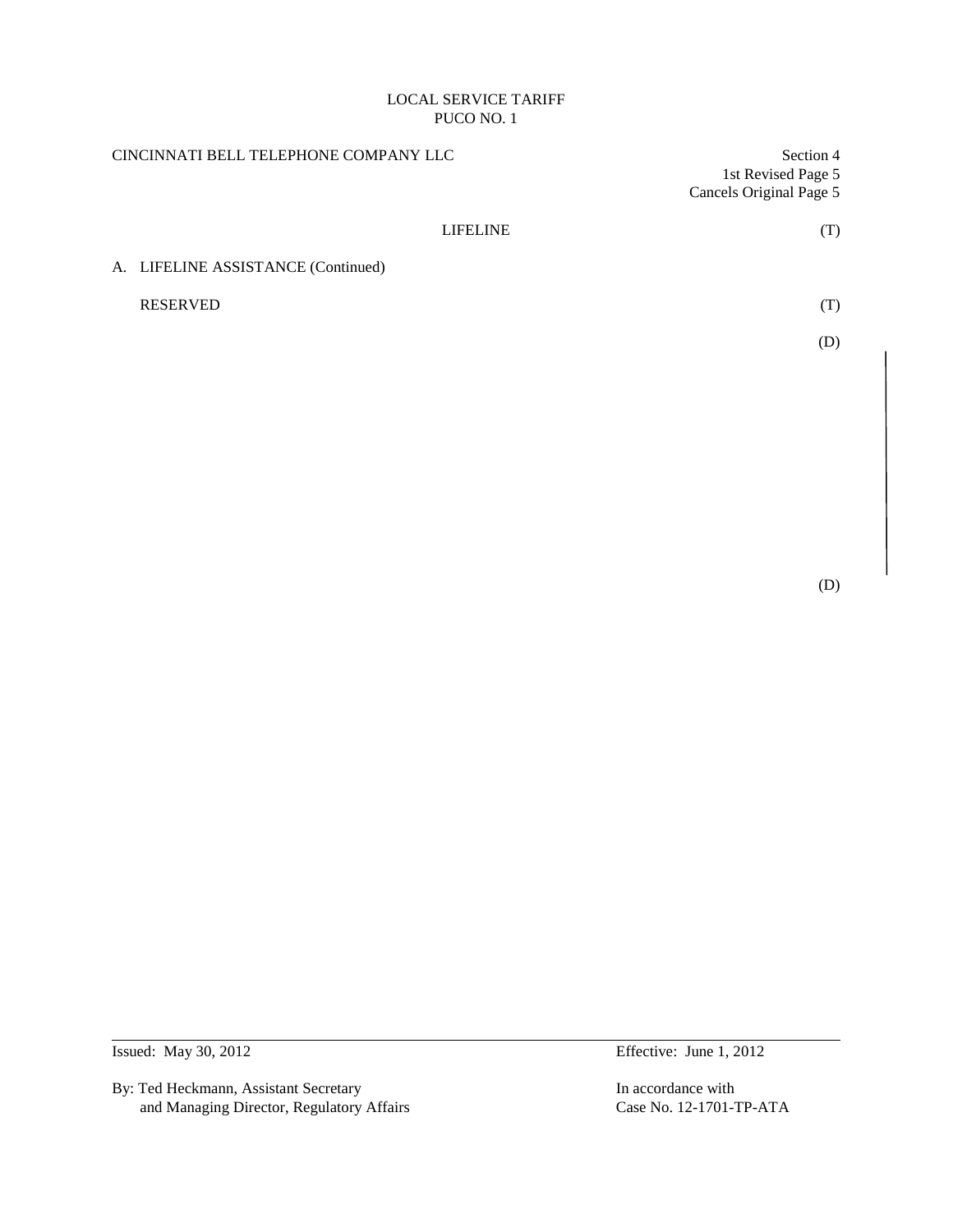| CINCINNATI BELL TELEPHONE COMPANY LLC |                                    | Section 4               |
|---------------------------------------|------------------------------------|-------------------------|
|                                       |                                    | 1st Revised Page 6      |
|                                       |                                    | Cancels Original Page 6 |
|                                       | <b>LIFELINE</b>                    | (T)                     |
|                                       | A. LIFELINE ASSISTANCE (Continued) |                         |
|                                       | <b>RESERVED</b>                    | (T)                     |
|                                       |                                    | (D)                     |
|                                       |                                    |                         |

(D)

By: Ted Heckmann, Assistant Secretary In accordance with<br>
and Managing Director, Regulatory Affairs<br>
Case No. 12-1701-TP-ATA and Managing Director, Regulatory Affairs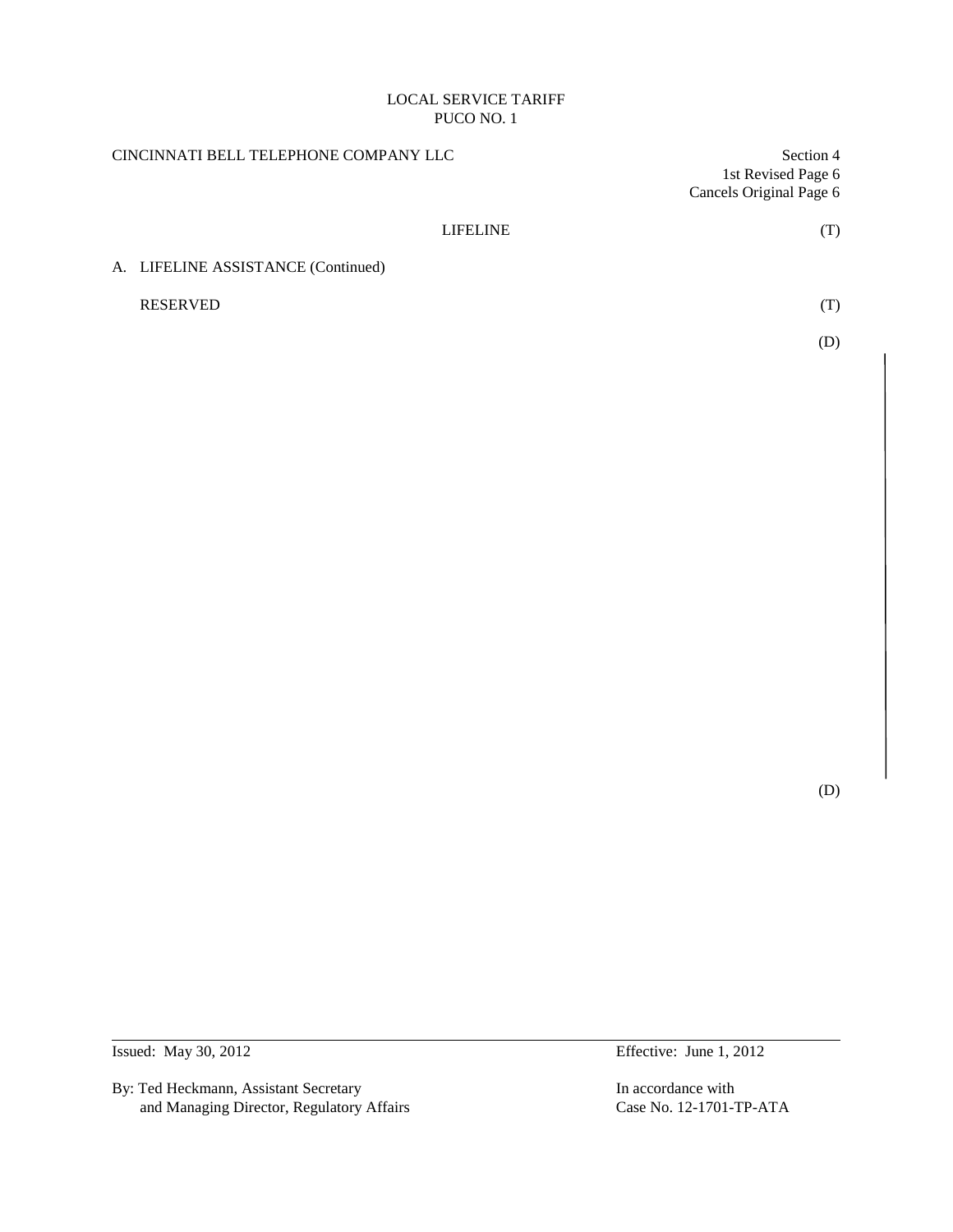| CINCINNATI BELL TELEPHONE COMPANY LLC | Section 4<br>1st Revised Page 7 |  |
|---------------------------------------|---------------------------------|--|
|                                       | Cancels Original Page 7         |  |
| <b>LIFELINE</b>                       | (T)                             |  |
| A. LIFELINE ASSISTANCE (Continued)    |                                 |  |
| <b>RESERVED</b>                       | (T)                             |  |
|                                       | (D)                             |  |
|                                       |                                 |  |

(D)

By: Ted Heckmann, Assistant Secretary In accordance with<br>
and Managing Director, Regulatory Affairs<br>
Case No. 12-1701-TP-ATA and Managing Director, Regulatory Affairs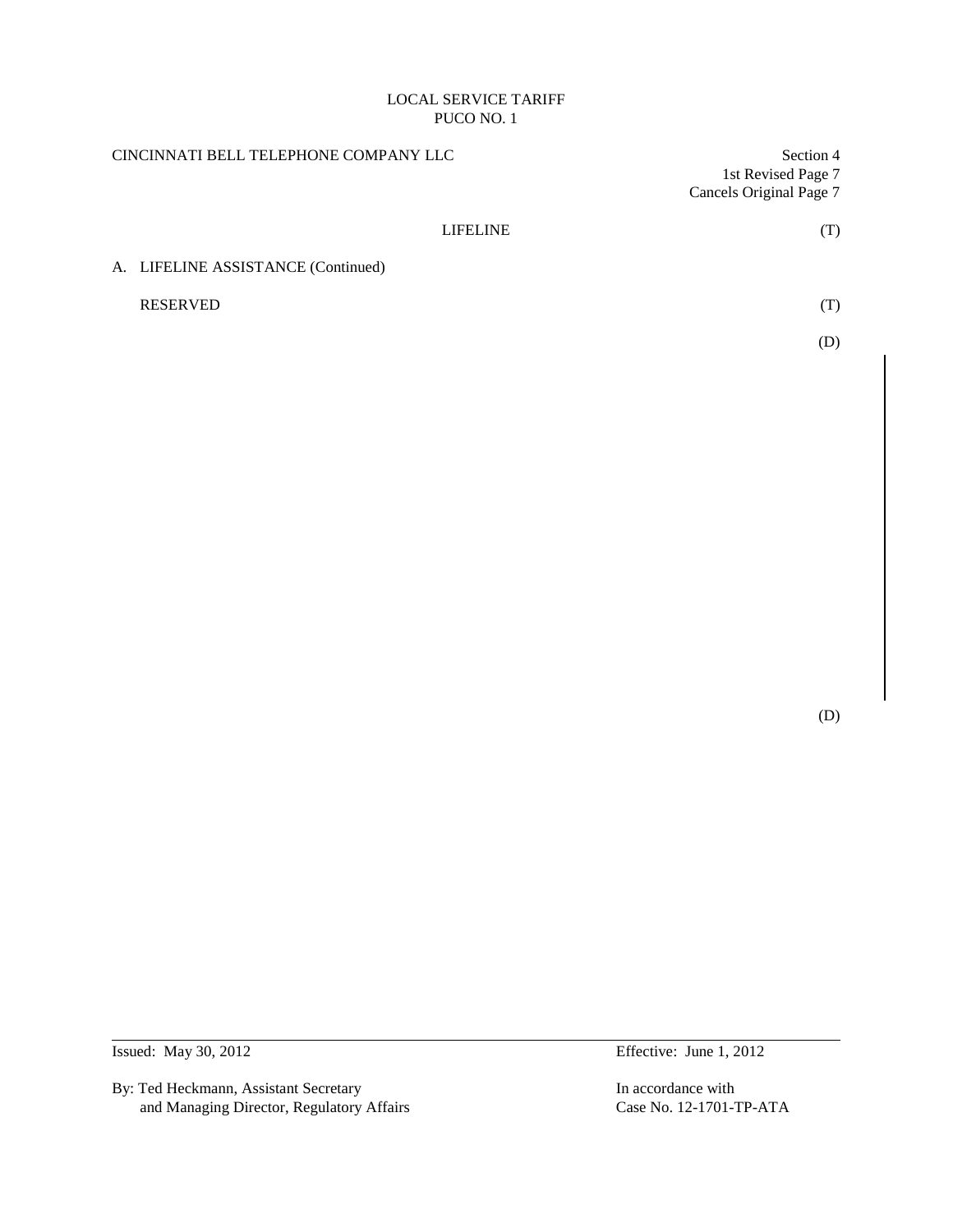| CINCINNATI BELL TELEPHONE COMPANY LLC |                 | Section 4<br>1st Revised Page 8<br><b>Cancels Original Page 8</b> |  |
|---------------------------------------|-----------------|-------------------------------------------------------------------|--|
|                                       | <b>LIFELINE</b> | (T)                                                               |  |
| A. LIFELINE ASSISTANCE (Continued)    |                 |                                                                   |  |
| <b>RESERVED</b>                       |                 | (T)                                                               |  |
|                                       |                 | (D)                                                               |  |
|                                       |                 |                                                                   |  |
|                                       |                 |                                                                   |  |
|                                       |                 |                                                                   |  |
|                                       |                 |                                                                   |  |
|                                       |                 |                                                                   |  |
|                                       |                 |                                                                   |  |
|                                       |                 |                                                                   |  |
|                                       |                 | (2)                                                               |  |

(D)

(M) (M)

Note: Some material appearing on the prior version of this page now appears on 1st Revised Page 2 of this section.

By: Ted Heckmann, Assistant Secretary In accordance with and Managing Director, Regulatory Affairs Case No. 12-1701-TP-ATA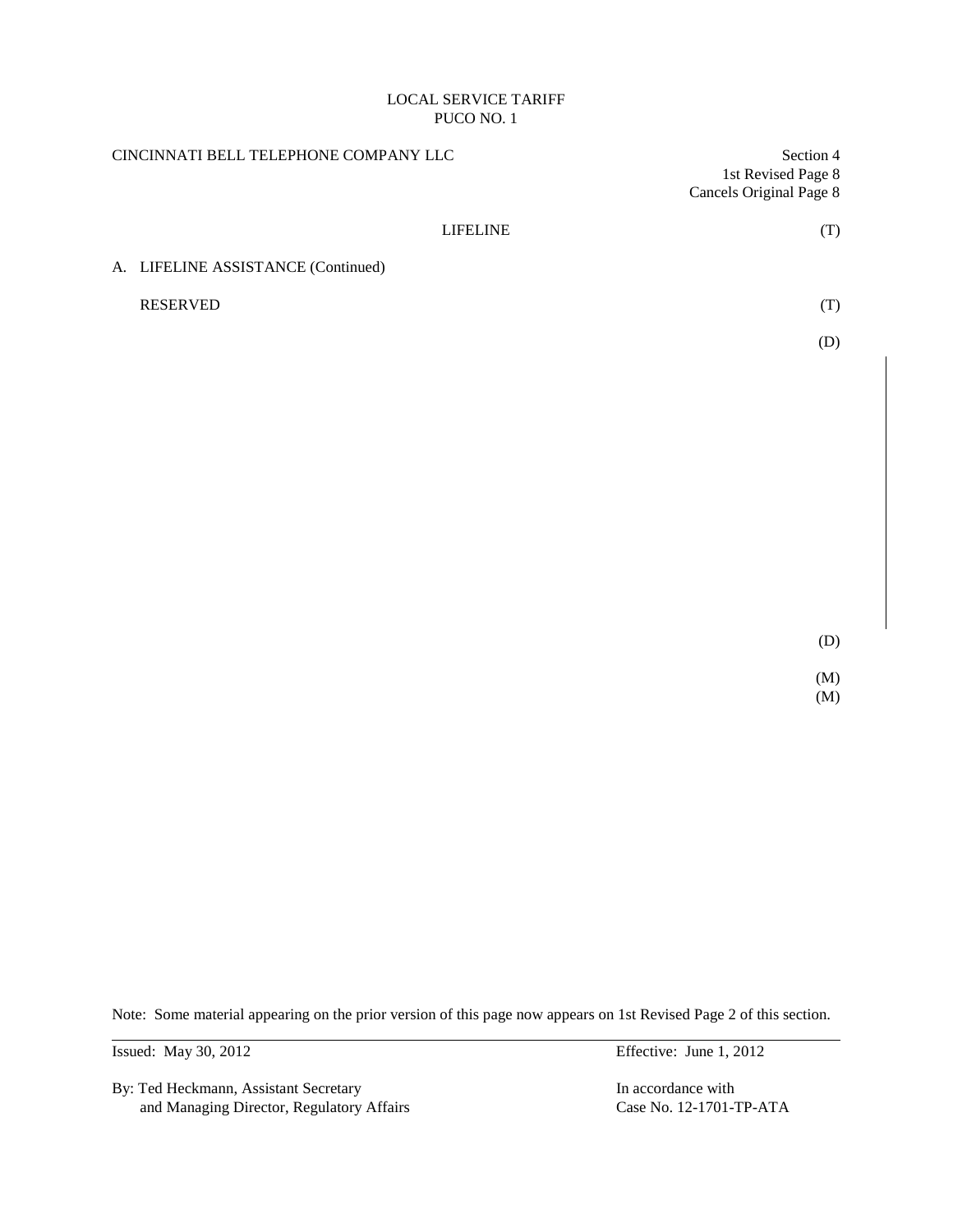### CINCINNATI BELL TELEPHONE COMPANY LLC Section 4

7th Revised Page 9 Cancels 6th Revised Page 9

#### LIFELINE

#### A. LIFELINE ASSISTANCE (Continued)

- 2. Rates and Charges
	- a. Price Flexibility

All of the Company's exchanges have been deemed competitive and have been accorded the pricing flexibility defined in 4927.12(B) (2) O.R.C. which caps BLES monthly rates at annual increases of no more than \$2.00 per line.

The annual period for rate increases is defined to begin on the anniversary date.

b. Monthly Pricing with Lifeline

All Lifeline customers receive an FCC prescribed \$5.25 discount on their local monthly service rates. This discount is first applied to waive the federal end user common line charge with the remainder applied to the Customer's monthly BLES, measured service, or bundle rate.

Lifeline customers with BLES receive an additional CBT-funded discount under the Commission's previous alternative regulation rules, 4901:1-4-11 O.A.C. effective August 7, 2006. This additional discount varies by exchange as follows.

| Exchange                                          | <b>Additional Monthly</b><br>Lifeline Discount |
|---------------------------------------------------|------------------------------------------------|
| Cincinnati and Hamilton                           | 6.25                                           |
| Bethany, Harrison, Little Miami, and Williamsburg | 3.75                                           |
| <b>Clermont and Newtonsville</b>                  | 2.50                                           |
| Bethel, Reily, Seven Mile, and Shandon            | 1.25                                           |

By: Ted Heckmann, Assistant Secretary **In accordance with** In accordance with and Managing Director, Regulatory Affairs Case No. 20-1752-TP-ATA

Issued: November 30, 2020 Effective: December 1, 2020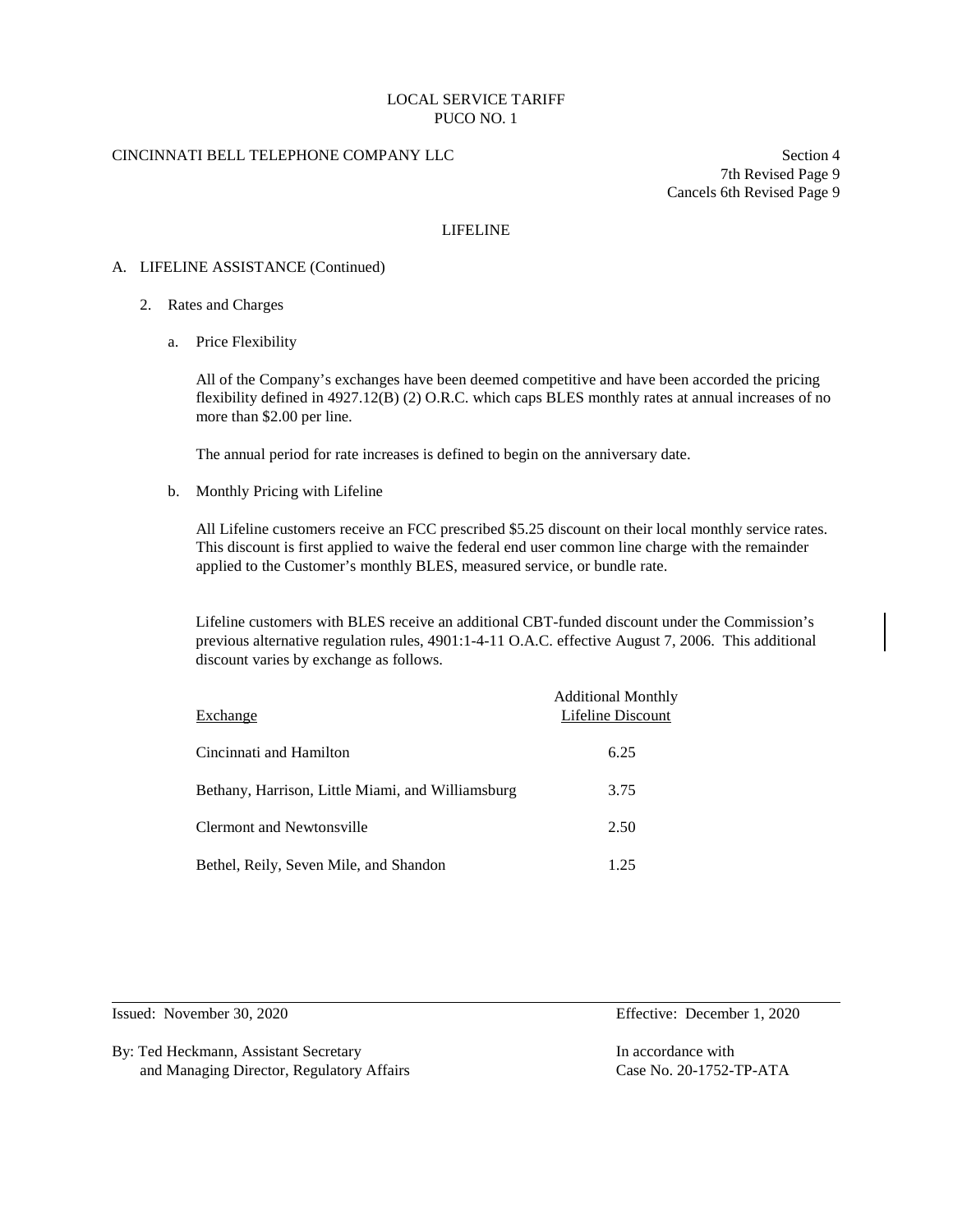| CINCINNATI BELL TELEPHONE COMPANY LLC | Section 4<br>3rd Revised Page 10<br>Cancels 2nd Revised Page 10 |  |
|---------------------------------------|-----------------------------------------------------------------|--|
| <b>LIFELINE</b>                       | (T)                                                             |  |
| A. LIFELINE ASSISTANCE (Continued)    |                                                                 |  |
| <b>RESERVED</b>                       | (T)                                                             |  |
|                                       | (D)                                                             |  |
|                                       |                                                                 |  |

(D)

By: Ted Heckmann, Assistant Secretary In accordance with<br>
and Managing Director, Regulatory Affairs<br>
Case No. 12-1701-TP-ATA and Managing Director, Regulatory Affairs